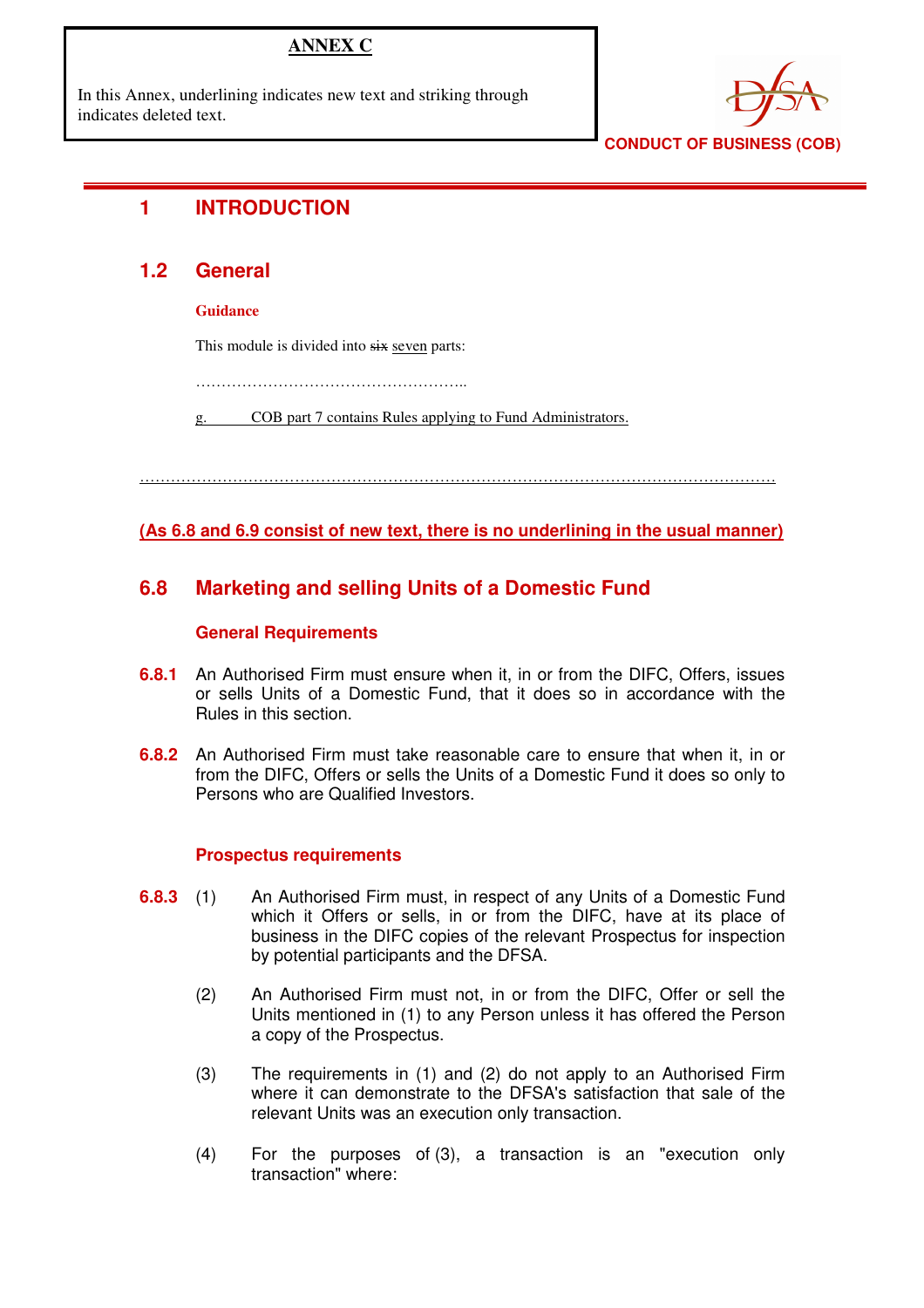

- (a) the Authorised Firm did not Offer the Units in question to the relevant Person;
- (b) the Authorised Firm did not, directly or indirectly, recommend the Units in question to the relevant Person; and
- (c) the Authorised Firm is merely executing an order received from the relevant Person which was not in any way solicited.

### **Private Funds**

- **6.8.4** An Authorised Firm must ensure when it, in or from the DIFC, Offers or sells the Units of a Domestic Fund, which is a Private Fund, that the Units are Offered or sold to Qualified Investors by means only of private placement and are not Offered or sold to any Person by means of public offering.
- **6.8.5** An Operator of a Domestic Fund which is a Private Fund, when Offering, issuing or selling, in or from the DIFC, the Units in its Fund, must ensure that it does so:
	- (a) by means only of private placement with Qualified Investors; and
	- (b) to no more than 100 such investors.
- **6.8.6** If an Operator of a Domestic Fund, which is a Private Fund makes arrangements with other Authorised Firms or Persons in other jurisdictions, to Offer or sell the Units, then it must take reasonable steps to ensure that those Authorised Firms or other Persons do so by means only of private placement with Qualified Investors, and that they do not so place with more than 100 such investors.

#### **Periodic Information to DFSA**

- **6.8.7** (1) An Authorised Firm must submit to the DFSA, at the same time as its quarterly regulatory returns in accordance with PIB, a report regarding any Offer or sale of a Unit of a Domestic Fund which has been made during the preceding quarter.
	- (2) The report required under (1) must include;
		- (i) the name of the Fund; and
		- (ii) the name of Operator of the Fund.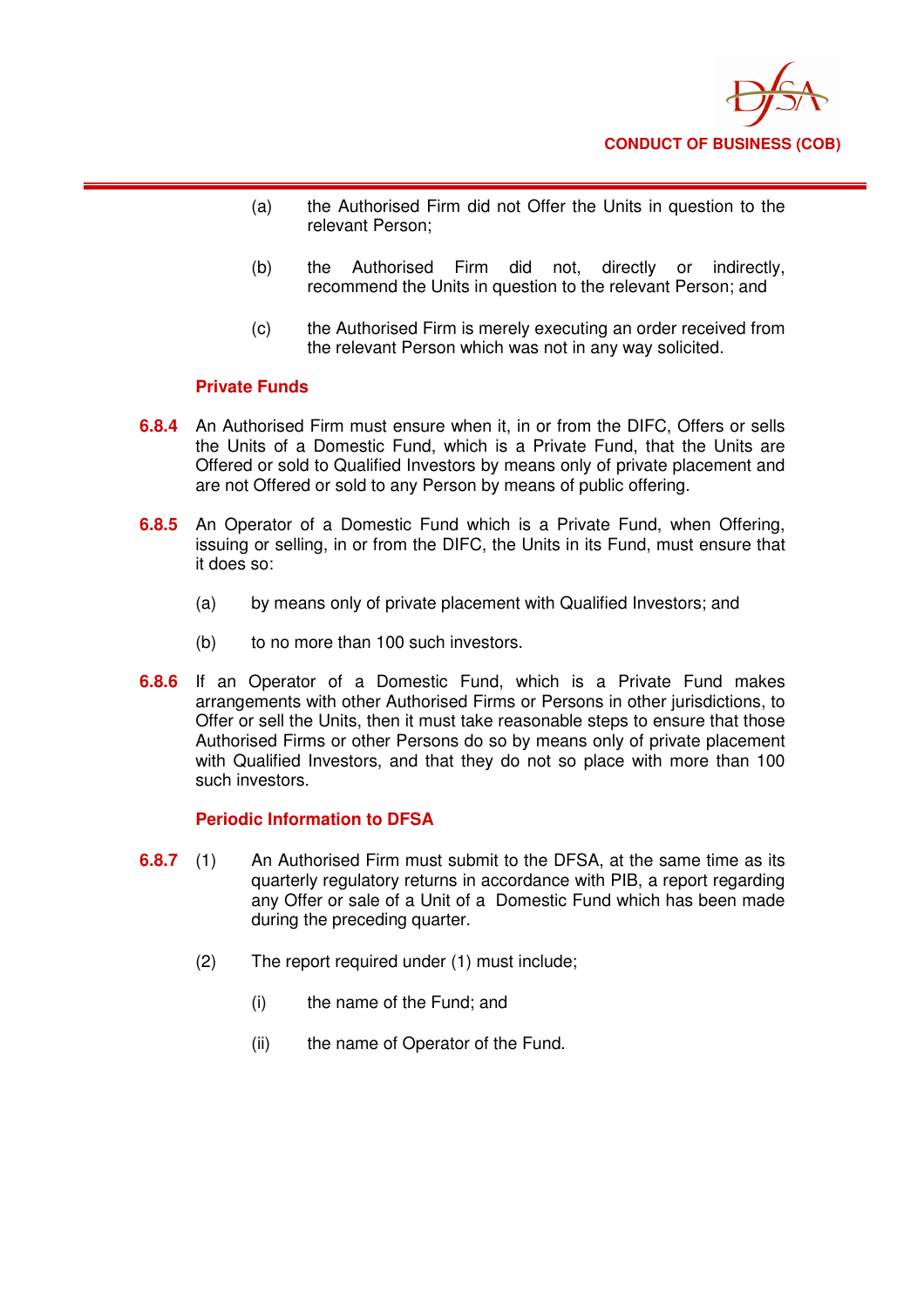

## **6.9 Marketing and selling Units of a Foreign Fund**

### **General Requirements**

**6.9.1** An Authorised Firm must ensure when it, in or from the DIFC, Offers or sells Units of a Foreign Fund, that it does so in accordance with the Rules in this section.

### **Prospectus requirements**

- **6.9.2** (1) An Authorised Firm must ensure that every Prospectus, in respect of the Units of any Foreign Fund which it Offers or sells, in or from the DIFC, contains the mandatory statement in (2) either in a prominent position within the Prospectus or alternatively attached as an addendum to the Prospectus.
	- (2) The statement referred to in (1) is a statement that describes clearly the regulatory status accorded to the Fund by the foreign Regulator. It must specify the foreign jurisdiction and the legislation in that jurisdiction that applies to the Fund and name the Regulator. It must also state the following:

"This Prospectus relates to a Fund which is not subject to any form of regulation or approval by the Dubai Financial Services Authority ("DFSA").

This Prospectus is intended for distribution only to Persons of a type specified in the DFSA's Rules (i.e. "Qualified Investors") and must not, therefore, be delivered to, or relied on by, any other type of Person.

The DFSA has no responsibility for reviewing or verifying any Prospectus or other documents in connection with this Fund. Accordingly, the DFSA has not approved this Prospectus or any other associated documents nor taken any steps to verify the information set out in this Prospectus, and has no responsibility for it.

The Units to which this Prospectus relates may be illiquid and/or subject to restrictions on their resale. Prospective purchasers of the Units offered should conduct their own due diligence on the Units.

If you do not understand the contents of this document you should consult an authorised financial adviser."

**6.9.3** (1) An Authorised Firm must, in respect of any Units of a Foreign Fund which it Offers or sells in or from the DIFC, have at its place of business in the DIFC copies, in English, of the relevant Prospectus for inspection by potential participants and the DFSA.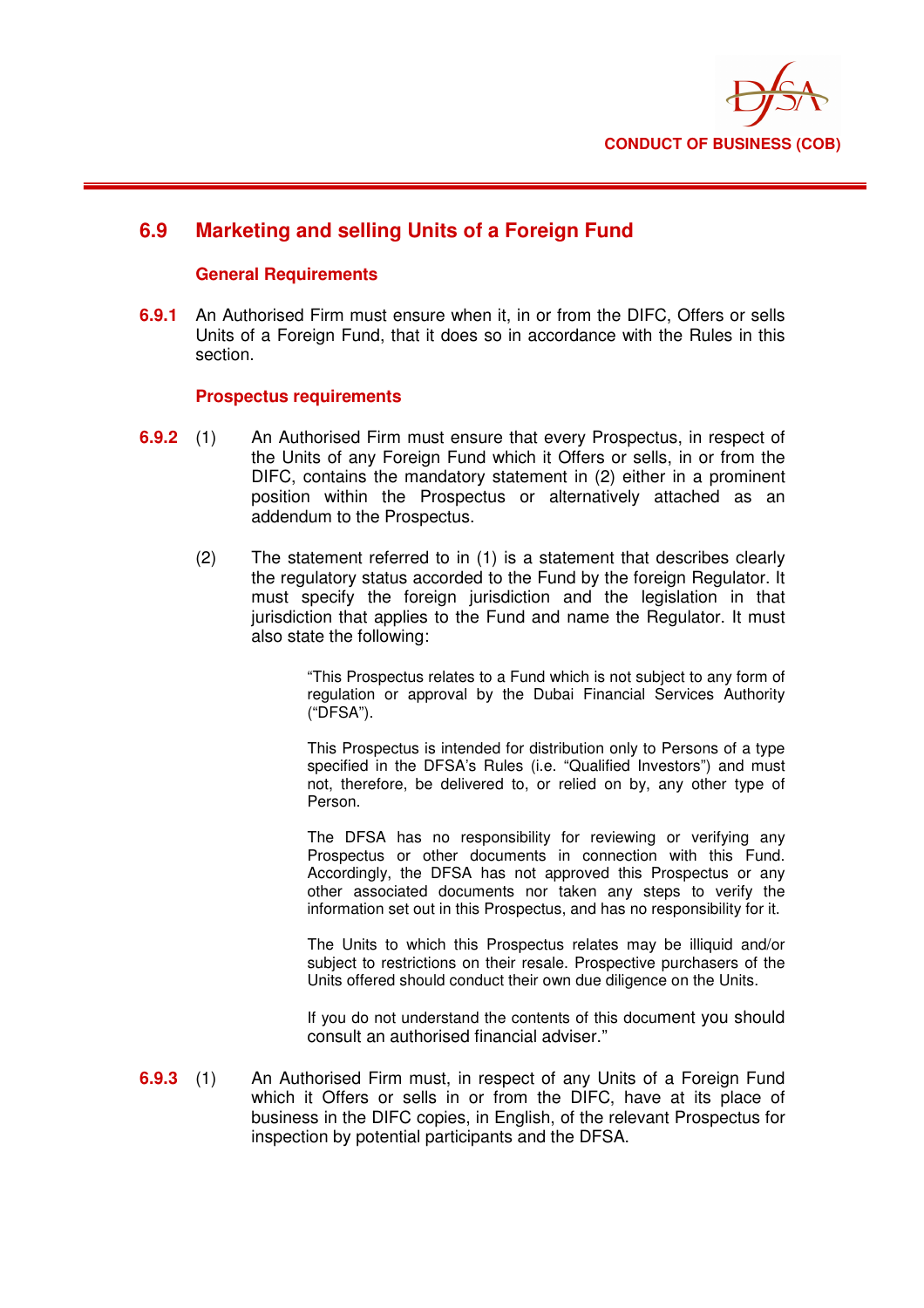

- (2) An Authorised Firm must not in or from the DIFC Offer or sell Units in (1) to any person unless it has offered the Person a copy of the Prospectus and informed that Person of the contents of the mandatory statement in Rule 6.9.2(2).
- (3) The requirements in (1) and (2) do not apply to an Authorised Firm where it can demonstrate to the DFSA's satisfaction that sale of the relevant Units was an execution only transaction.
- (4) For the purposes of (3), a transaction is an "execution only transaction" where:
	- (a) the Authorised Firm did not Offer the Units in question to the relevant Person;
	- (b) the Authorised Firm did not, directly or indirectly, recommend the Units in question to the relevant Person; and
	- (c) the Authorised Firm is merely executing an order received from the relevant Person which was not in any way solicited.

### **Designated Foreign Fund located in recognised jurisdiction**

- **6.9.4** An Authorised Firm may, subject to Rule 6.9.6, Offer or sell the Units of a Foreign Fund where the Fund:
	- (a) is a Designated Fund in a Recognised Jurisdiction;
	- (b) is approved or authorised by the Recognised Jurisdiction's Financial Services Regulator; and
	- (c) satisfies the requirements that govern the ability of Persons in that jurisdiction, to Offer the Units to Retail Customers by means of public offering.

#### **Guidance**

In relation to the requirements of Rules 6.9.4 and 6.9.5, in respect of Recognised Jurisdiction and Designated Funds, the DFSA has issued and published a Recognised Jurisdiction Notice on its website which sets out the list of Recognised Jurisdictions and which also specifies the Designated Funds.

#### **Investment Manager and Custodian located in recognised jurisdiction**

**6.9.5** (1) An Authorised Firm may, subject to Rule 6.9.6, Offer and sell the Units of a Foreign Fund not falling within Rule 6.9.4 where both: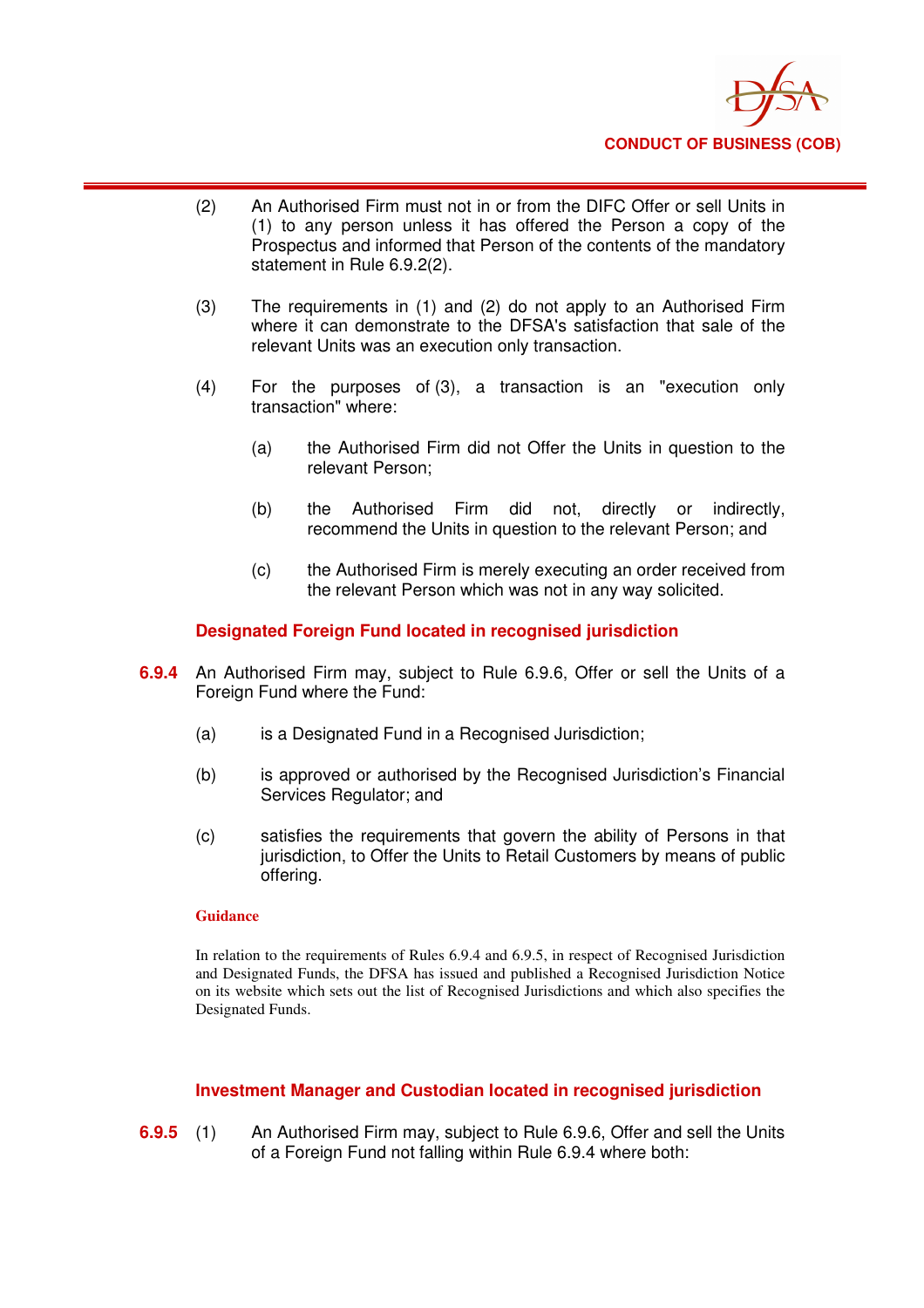

- (a) the Investment Manager; and
- (b) the Custodian

of the Fund are located in a Recognised Jurisdiction and are authorised or licensed and supervised by a Regulator in that jurisdiction.

- (2) For the purposes of (1)(a), the Investment Manager is a Person who is retained by the Fund, the Operator of the Fund or the Fund's Directors or Partners under a commercial arrangement which is not a contract "of service" to manage the Fund's assets.
- $(3)$  For the purposes of  $(1)(b)$ , the Custodian who is retained by the Fund, the Operator of the Fund or the Fund's directors or partners under a commercial arrangement which is not a contract "of service" to safeguard the Fund's assets, must be a Bank graded by an internationally recognised rating agency such as Moodys or Standard & Poors as at least "investment grade" in respect of its financial strength.

### **Property Funds**

- **6.9.6** (1) An Authorised Firm must ensure that it does not Offer or sell the Units of a Foreign Fund which is a Property Fund in respect of which 60% or more of the Fund's assets comprise Real Property unless the requirements in (2) and (3) are met.
	- (2) The Fund in (1), must be a closed-ended structure.
	- (3) The Fund in (1), must be listed on an exchange unless the Units are to be Offered, issued or sold by means only of private placement to Qualified Investors.

### **Periodic Information to DFSA**

- **6.9.7** (1) An Authorised Firm must submit to the DFSA, at the same time as its quarterly regulatory returns in accordance with PIB, a report regarding any Offer or sale of a Unit of a Foreign Fund which has been made during the preceding quarter.
	- (2) The report required under (1) must include details of:
		- (i) the name of the Fund and its Operator;
		- (ii) whether it is a Designated Fund and, if so, in which Recognised Jurisdiction it is authorised or approved; and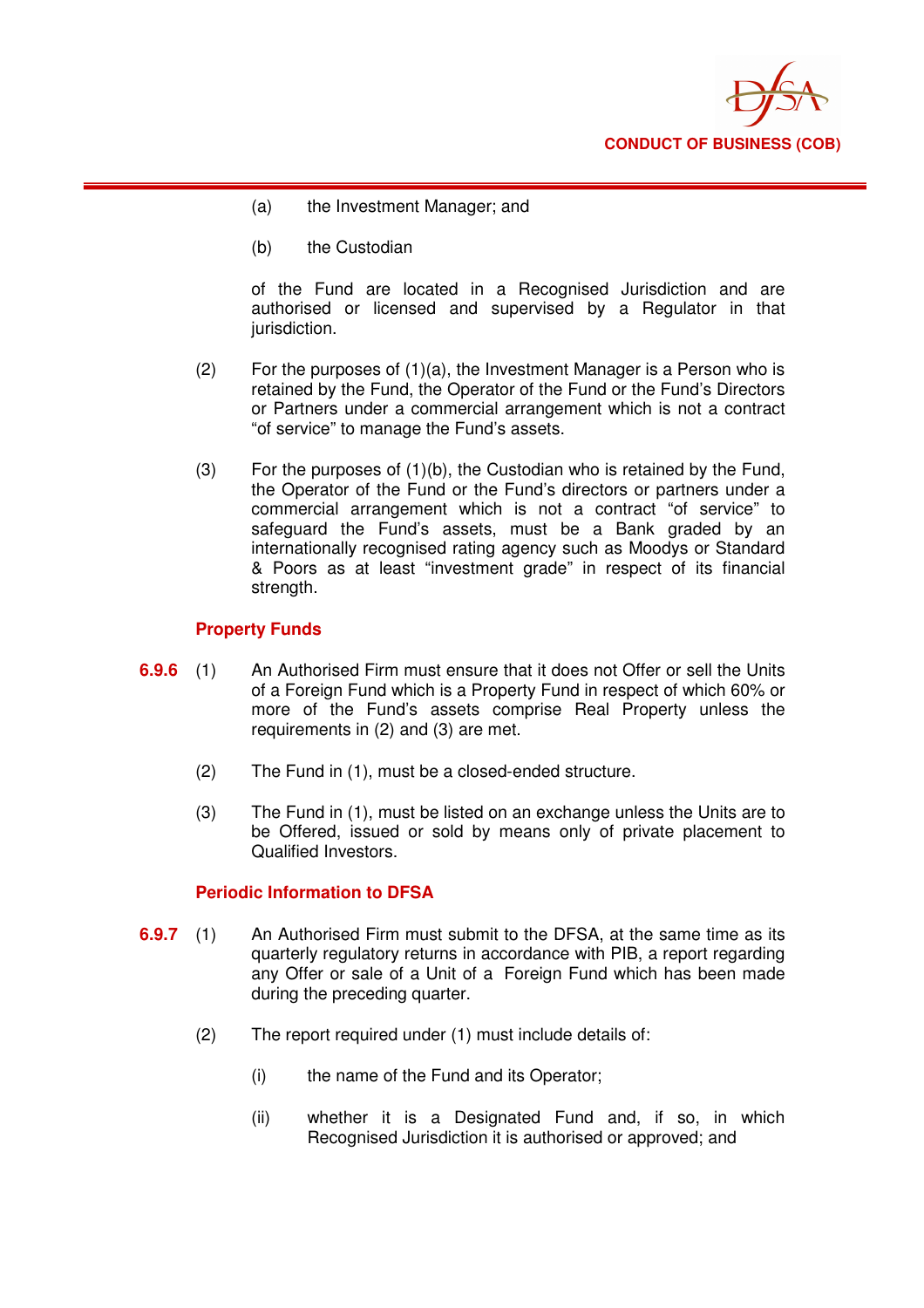

(iii) if the Fund is not a Designated Fund, the Recognised Jurisdiction in which its Investment Manager and Eligible Custodian are authorised and supervised.

## **6.10 Record Keeping**

- (1) An Authorised Firm must keep records of any marketing material issued by, or on behalf of, the Authorised Firm.
- (2) The records in (1) must include the relevant Prospectus and documentary evidence of the offering of a copy of the Prospectus and, if applicable, disclosure of the mandatory statement.
- (3) The records in (1) must be maintained for a minimum of six years.

**(As the whole of this part is new text, there is no underlining in the usual manner)**

### **19 FUND ADMINISTRATORS**

## **19.1 Application**

**19.1.1** This chapter applies to an Authorised Firm which is a Fund Administrator.

## **19.2 Compliance with the AML Rules**

**19.2.1** When a Fund Administrator is Providing Fund Administration for a Fund, it must in respect of each Fund for which it so provides such services comply with the AML Rules and in so doing construe all references therein to "customer" as a reference to "Unitholder" or "potential Unitholder" as appropriate to the context of the particular AML Rule.

## **19.3 Compliance with the CIR Rules**

**19.3.1** When a Fund Administrator is Providing Fund Administration for a Domestic Fund, it must provide such administration in accordance with the CIR Rules applying to that Fund and in accordance with the Service Level Agreement.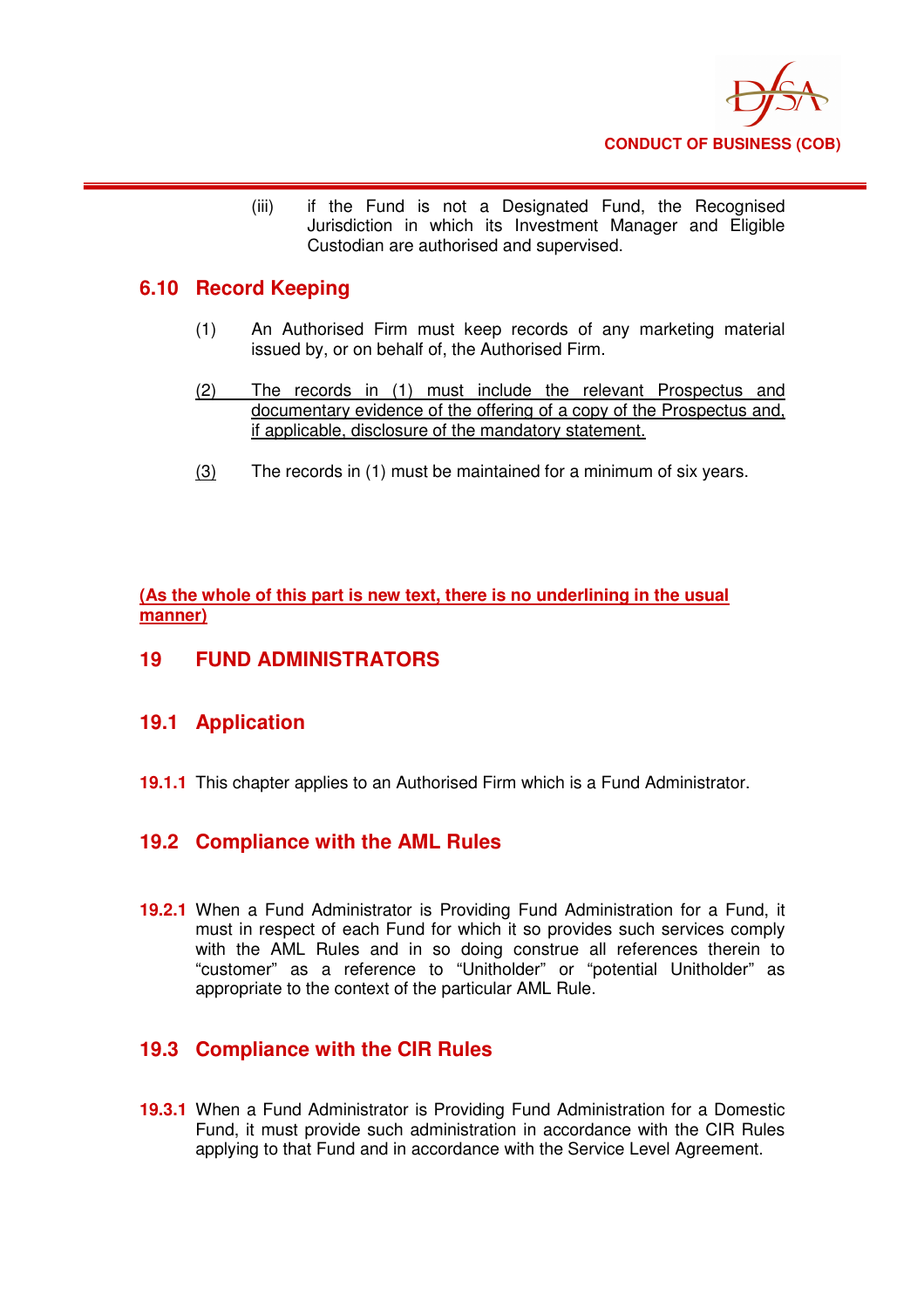

## **19.4 Client Money and Assets**

- **19.4.1** A Fund Administrator when carrying on the Financial Service of Providing Fund Administration, is not permitted to hold or control monies or assets belonging to third parties in connection with such administration except in the following circumstances:
	- (a) holding cheques to the order of a Fund's bank account, provided such cheques are securely held for a maximum of three business days prior to being deposited into the relevant Fund's bank account or returned to the drawer of the cheque; or
	- (b) where a mandate over a Fund's or other third parties bank account is granted to a Fund Administrator and the mandate has been agreed in writing with the bank concerned, and transfers out of the relevant bank account may be made only in circumstances where the mandate restricts instructions to make such payments to being made solely in accordance with the payment of invoiced fees and expenses, made in accordance with the relevant Fund's Constitution and Prospectus and are not remitted to the account of the Fund Administrator except by express instructions of the Fund's Operator.

## **19.5 Service Level Agreements**

- **19.5.1** (1) A Fund Administrator must have a Service Level Agreement with the Operator of the Fund for which it is providing Fund Administration setting out the functions and service standards that will be applied to the provision of such administration by the Fund Administrator.
	- (2) The Agreement in (1) must be such as to ensure that the Fund Administrator cannot in turn delegate the activities and functions delegated to it by the Operator unless the sub-delegate has been approved by the Operator.
	- (3) The Agreement in (1) must also require the Fund Administrator to retain any relevant work or record relating to the delegated activities and functions should the contract be terminated by the Operator.

#### **Guidance**

The DFSA would expect any agreement required under Rule 19.5.1 to include as a minimum the following provisions:

(a) unambiguous descriptions and definitions of the activities and functions to be provided by the Fund Administrator and the duties to be performed by both parties;